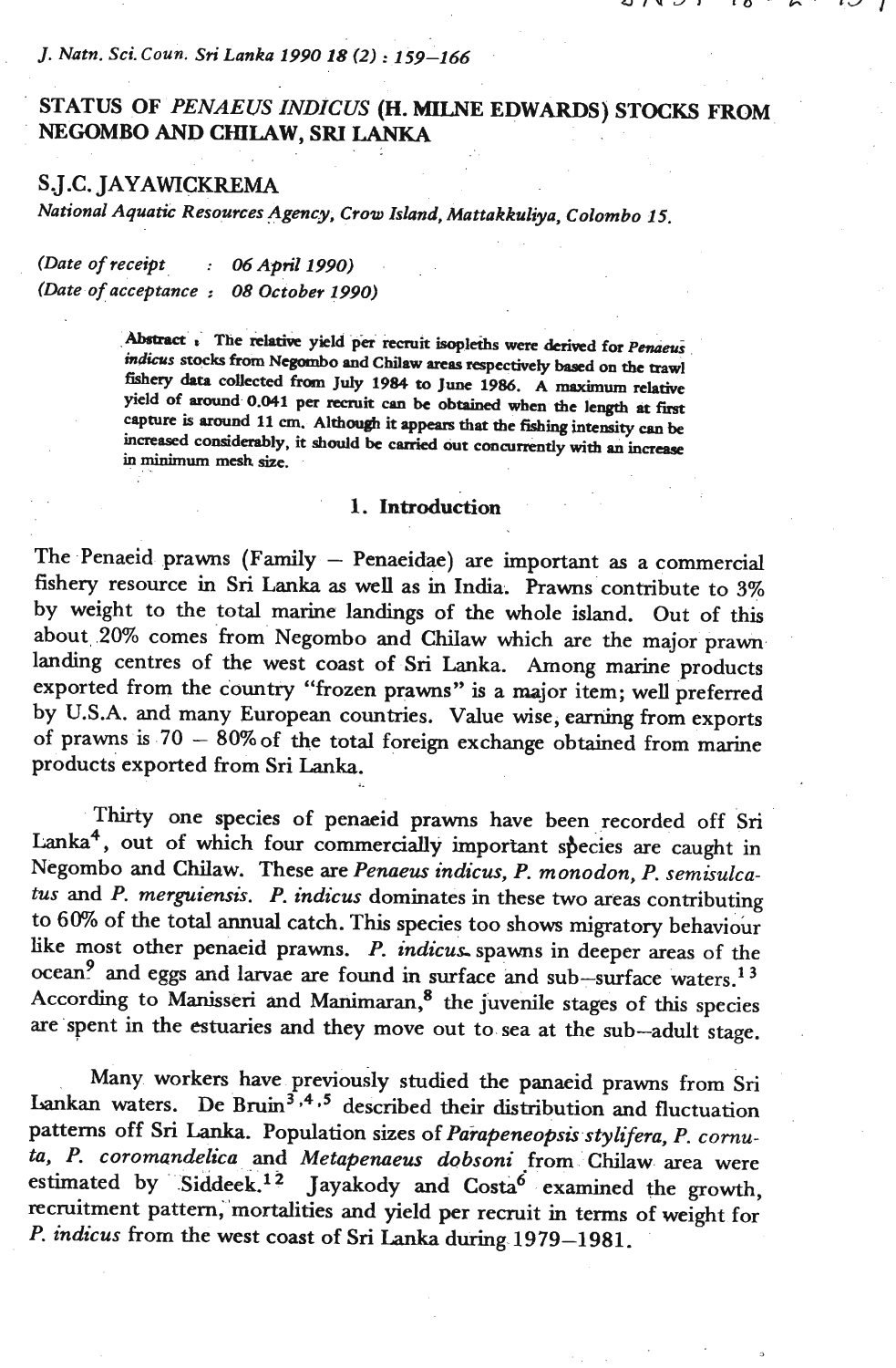The present paper describes the yield per recruit isopleths in terms of length (relative yield per recruit) for P. **indicus** from Negombo and Chilaw areas based on the data collected between.July **1984** and June **1985,** with the **aim** of finding out a proper management strategy for this valuable prawn species.

## **2. Experimental**

Materials for this study were collected from commercial shrimp bottom trawlers operating in Negombo and Chilaw areas of the west coast of Sri Lanka (Figure 1). Samples were taken during the period July **1984** to June **1985.** 

In Negombo prawn trawling is carried out by sail driven out-rigger canoes where as in Chilaw this is done by mechanized 3.5 ton, **8.6** m boats. The trawling speeds of the sail driven canoes are highly variable. But on an average the speed is lower than the mechanized boats which is 1.2 knots.

Each landing site was visited four times a month and every fifth boat according to landing time was sampled.

The relative yield per recruit  $(Y'/R)$  which is proportional to the yield per recruit in units of weight was calculated using a modified version of the yield equation.'

$$
Y'/R = E(1-C)^{M/K} \left[1 - \frac{3(1-C)}{1+(1-E)} + \frac{3(1-C)^2}{1+2(1-E)} - \frac{(1-C)^3}{1+3(1-E)}\right]
$$

$$
\frac{1+(1-E)}{M/K} \frac{1+2(1-E)}{M/K}
$$

Where,

| Y'/R         | $=$ | Relative yield per recruit     |
|--------------|-----|--------------------------------|
| <sup>C</sup> |     | $= L_c/L_{\alpha}$ , $E = F/Z$ |
| M            |     | $=$ Natural mortality          |
| F            | $=$ | Fishing mortality              |
| $Z_{\rm c}$  |     | Total mortality                |
|              |     |                                |

K &  $L_{\alpha}$  are the parameters of the von Bertallanffy growth equation. The values for P. **indicus** as obtained by analysing length frequency data collected during this period using the ELEFAN pragram<sup>11</sup> are as follows.<sup>7</sup>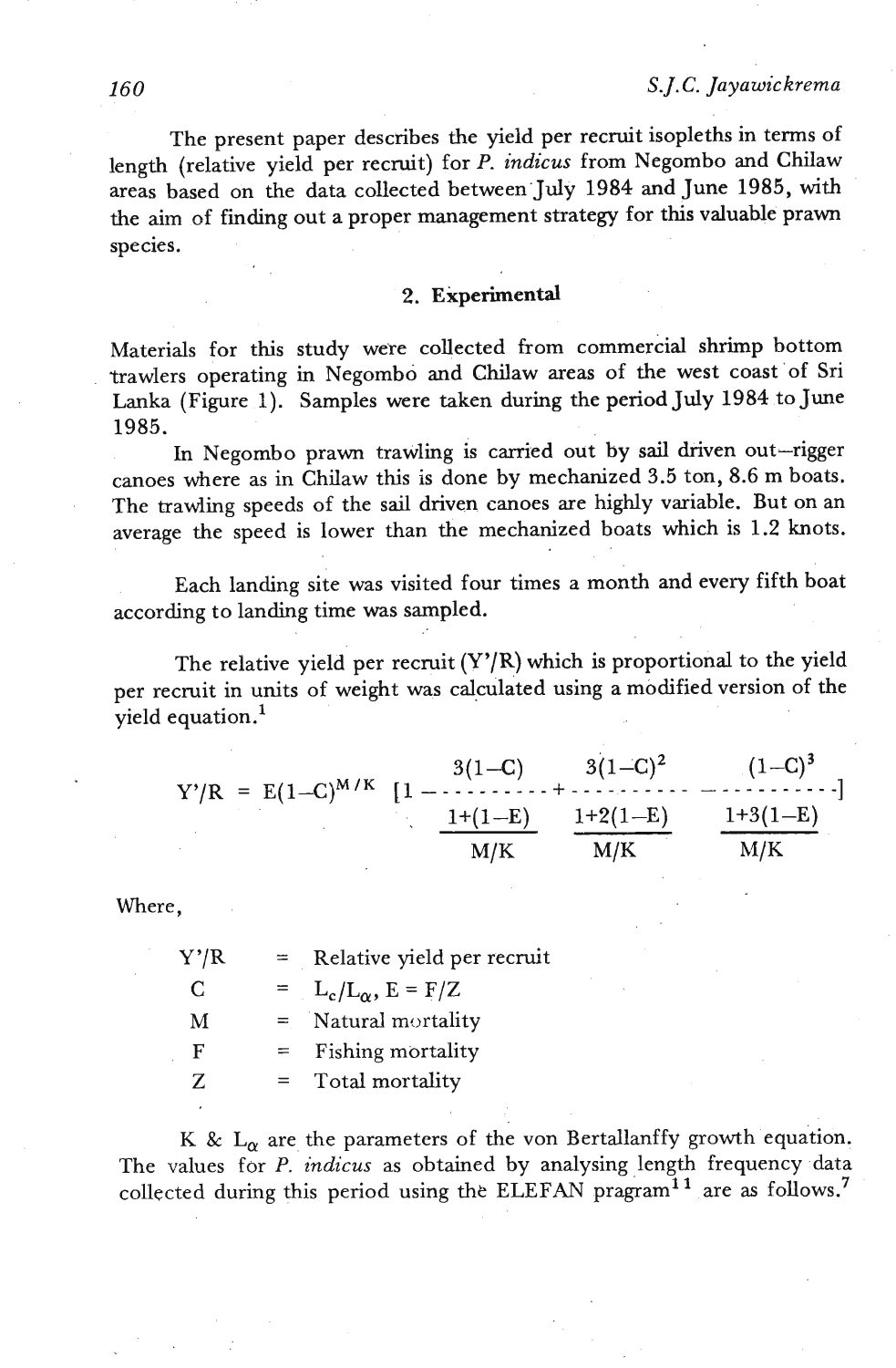*Fishery Status of P. indicus* 



**Figure 1** : **Map showing Trawling Areas from Colombo to Chilaw.** 

161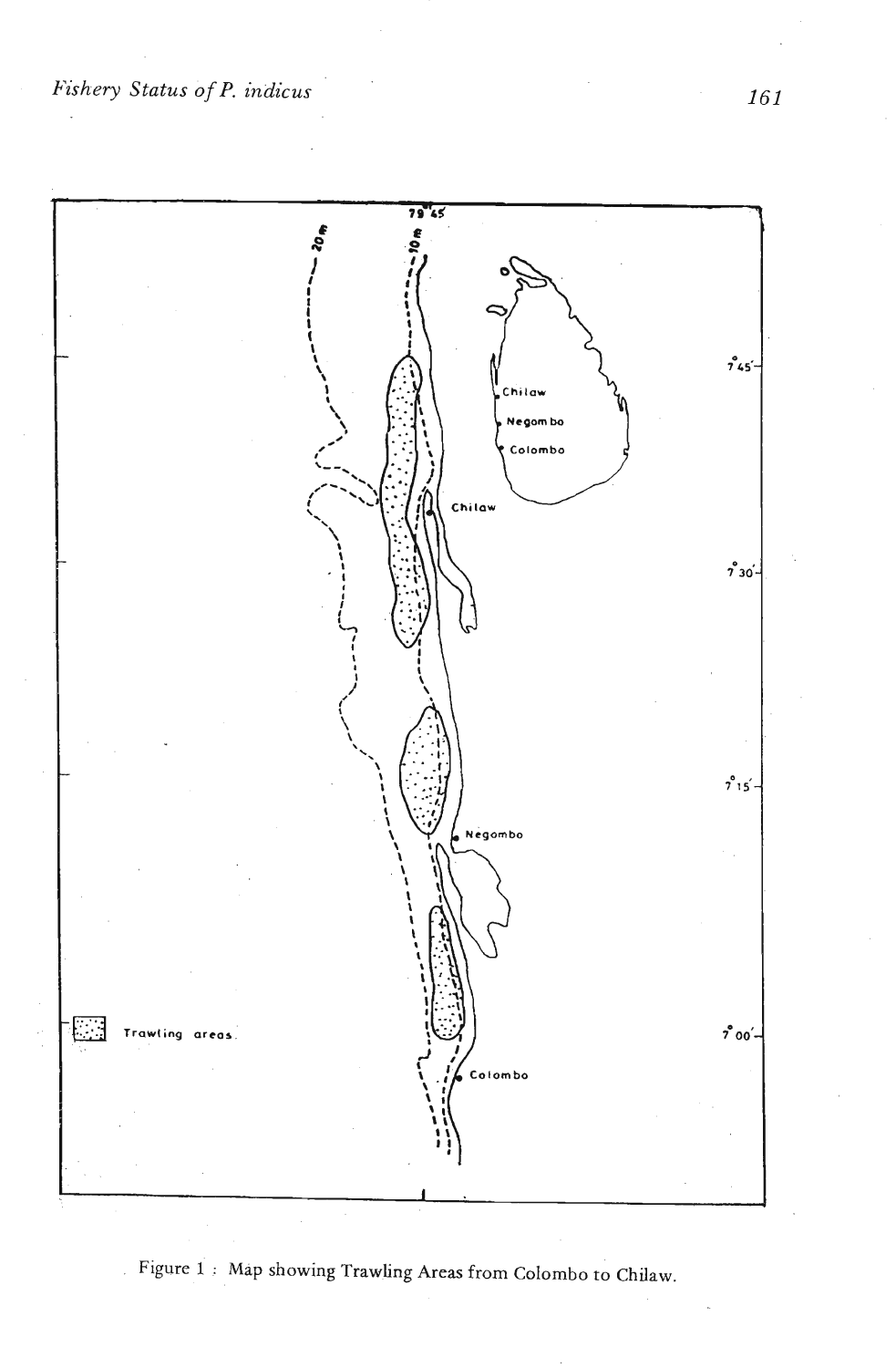|                                   | Negombo | Chilaw      |
|-----------------------------------|---------|-------------|
| K (per year)                      | 1.5     | 1.5         |
| $L_{\alpha}$ (Total length in cm) | 20.5    | <b>20.0</b> |

These growth parameters were utilized to calculate the annual mortality values **and the** exploitation rates.'

|        | Negombo | Chilaw |
|--------|---------|--------|
| M<br>۰ | 2.61    | 2.60   |
| Z      | 3.16    | 2.90   |
| F      | 0.55    | 0.30   |
| E      | 0.17    | 0.10   |

Once **all** parameters of the yield equation were available the yield isopleth diagrams were drawn separately for both Negombo and Chilaw areas varying  $L_c$  from 8.5 cm to 18.5 and F from 0.5 to 5.0.

### 3. Results

The yield isopleth disgrams are presented in Figures 2 and 3 for P. *indicus*  stocks from Negombo and Chilaw areas respectively. The smallest total length of P. *indicus* recorded during the study period in these two areas is around 8 cm. In the case of Negombo L<sub>c</sub> of 8.5 cm and F of 0.55 which is the fishing mortality during this period gives a relative yield of **0.02** per recruit (Figure 2). In Chilaw, L<sub>c</sub> of 8.5 cm and present fishing mortality value of **0.30** gives a relative yield of around 0.01 per recruit (Figure 3).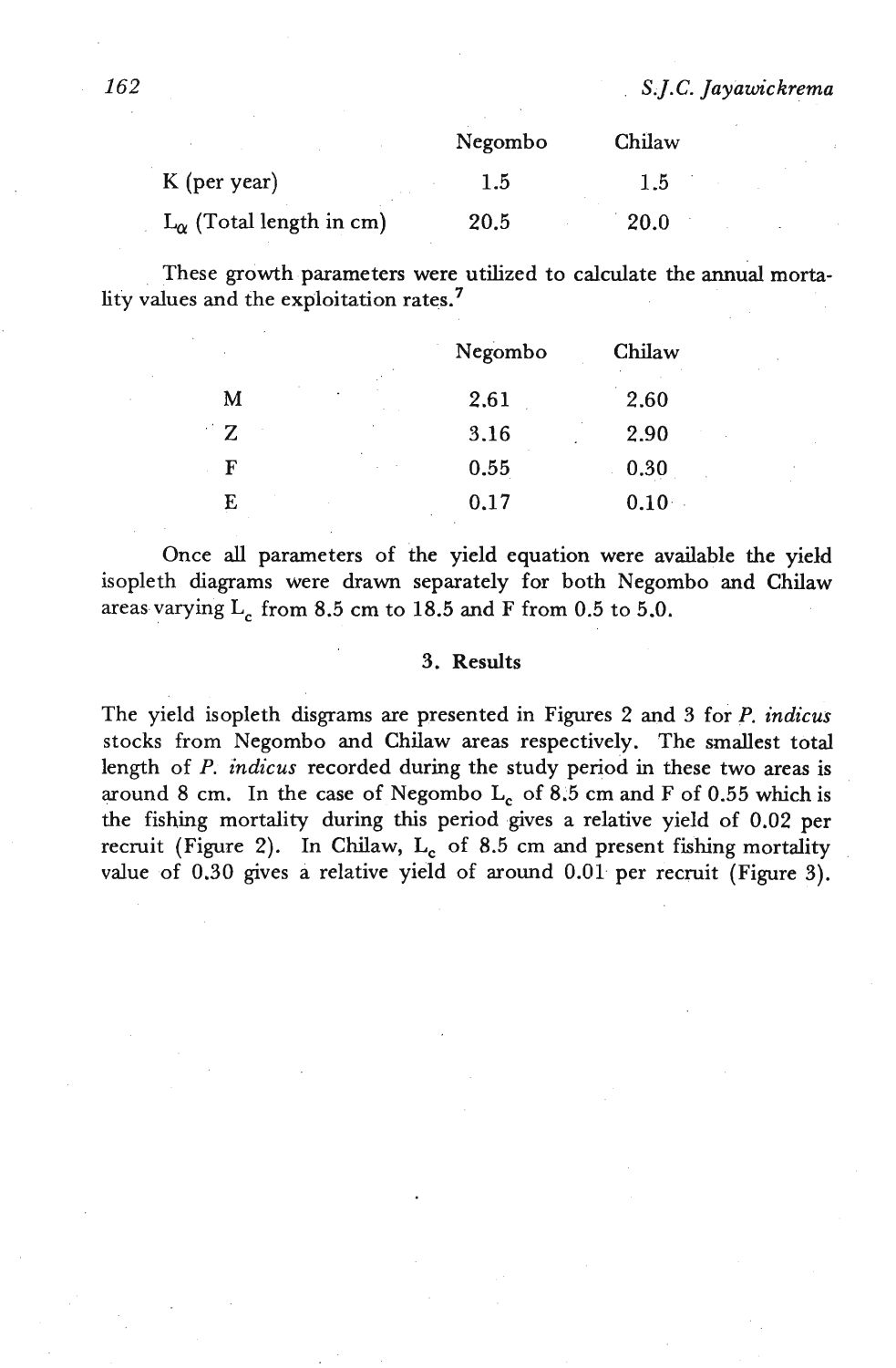# *P'ishe* **y .\'tatus of P. indicus**



**Figure 2:** Yield isopleth diagram for P. *indicus* from Negombo (L<sub>c</sub> = Mean length at first capture,  $F =$  **Fishing mortality**).



**Figure 3:** Yield isopleth diagram for *P. indicus* from Chilaw ( $L_c$  = Mean Length at first **capture, F** = **Fishing mortality).** 

163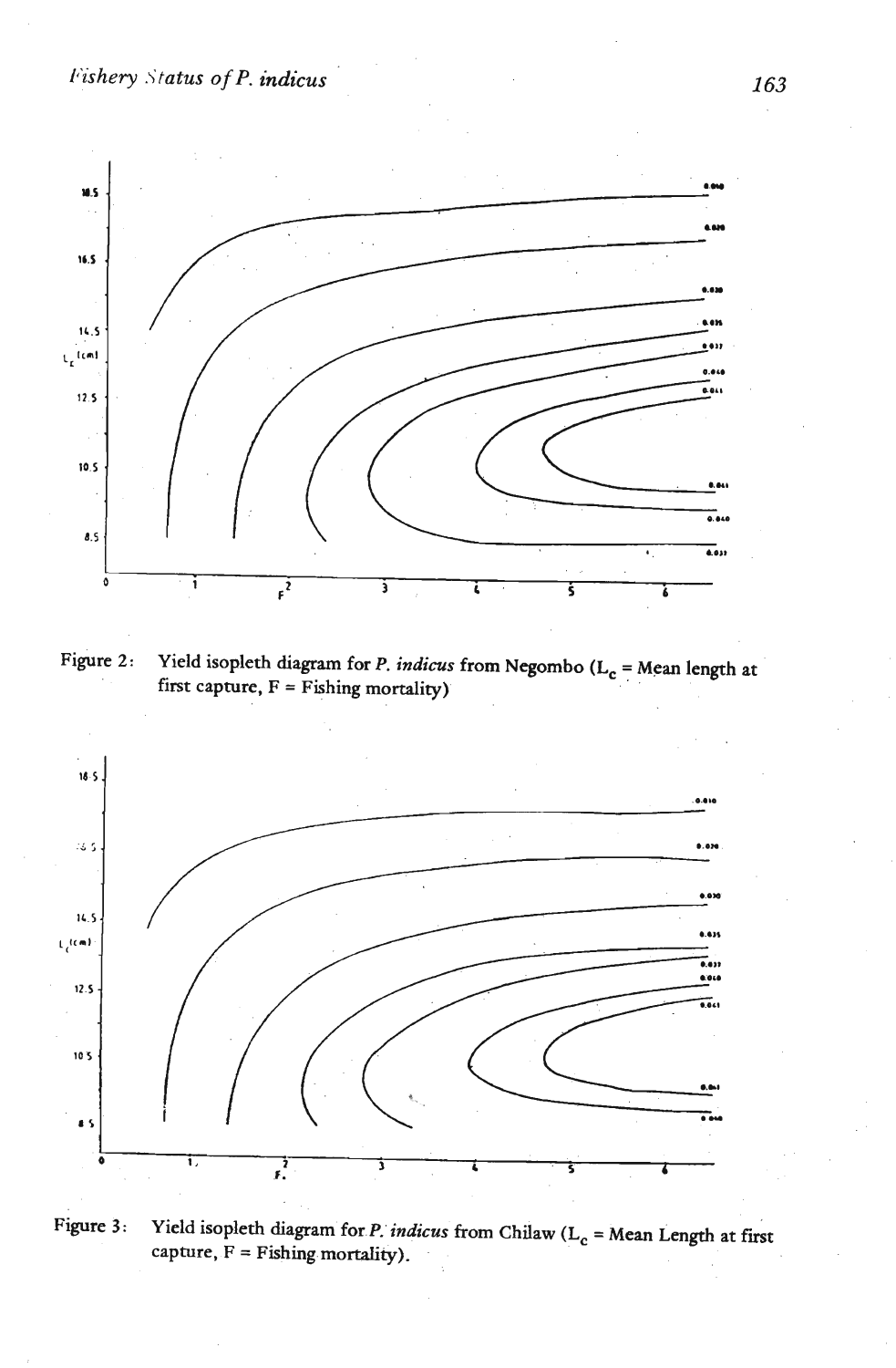### **4.** Discussion

According to the results of this study, the maximum yield **of** around 0.041 in both areas can be obtained only **when** the fishing mortality reaches around 5 per year and with a  $L_c$  value of around 11 cm. Since the exploitation rates are still low, it appears that the fishing mortality and hence **the.**  fishing effort **can** be increased. But **as** the results (Figures 2 and 3), indicate the fishihg effort should be increased concurrently with an increase in the L<sub>c</sub> value to get a higher yield.

An increase in L<sub>c</sub> (the length at first capture) can be obtained by a mesh regulation ie. by increasing the minimum mesh size of the cod end of the trawl net. But this fishery is a multi-species fishery where shrimps smaller in size than P. *indicus* which are of commercial importance for local consumption are also caught. Therefore a calculation of a single optimum mesh size should be determined as an average weighted according to the weight and economical value of each species.<sup>10</sup>

Jayakody and Costa<sup>13</sup> recorded a yield of 4.5 g per recruit with a fishing mortality value of 1.37 and a t<sub>e</sub> (mean age at first capture) value of 0.46 years for *P. Indicus* collected from Negombo and Chilaw areas during the period of **1979** to **1981.** The values recorded by them for certain parameters of the yield equation such as for natural mortality, fishing mortality etc. are higher than those obtained for the present study which **was** carried out from 1984 to 1985. The prawn trawling grounds in Negombo and Chilaw areas are very **well** separated **(Fip** 1) and fishermen of these two areas do not encroach into each other's areas when trawling for prawns (personal communication with fishermen).

As trawling is camed out by mechanized **3.5** ton boats in Chilaw and in Negombo trawling is carried out by non-mechanised out-rigger canoes, the trawling speeds are different in these two areas. The dimensions of the trawl net **are** also different.

According to Minisseri and Minimaran<sup>8</sup> the juvenile stages of this species are spent in the estuaries. The prawns belonging to stock of Negombo spend their juvenile stage in the Negombo estuary, where **as** prawns of the Chilaw stock spend their juvenile stage in the Chilaw estuary. The highly variable environment of these different estuaries can bring about changes in growth parameters. Even if it is the same estuary the runoff and the river inflow can vary on yearly basis which influence the recruitment strength by affecting the number or size of recurits or both<sup>2</sup> which can also be reflected in growth parameters.' Due to these reasons it is more correct to present the picture of prawn fishery for these two areas separately.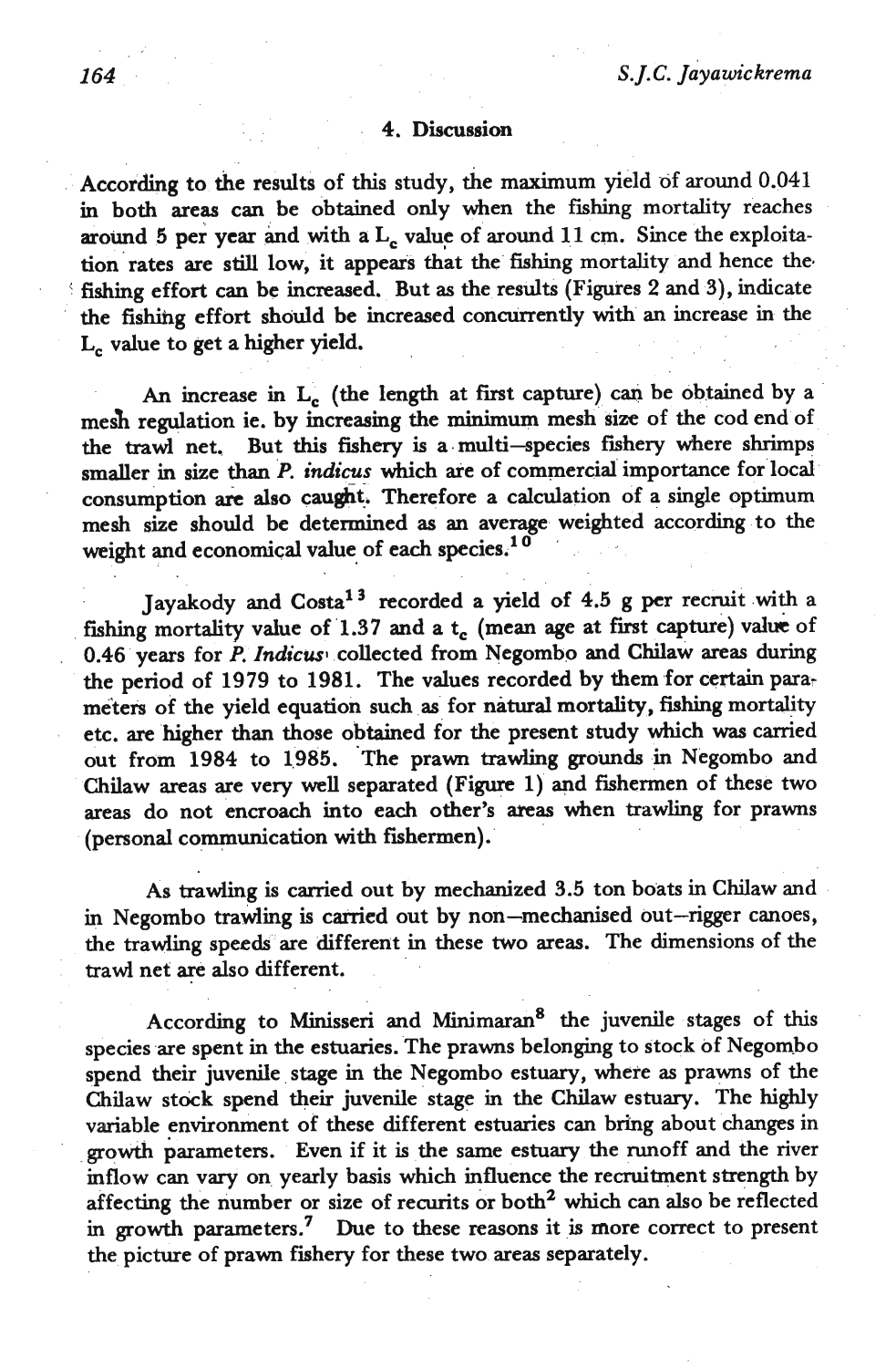# *Fishery* **Status of P. indicus 165.**

The fishermen start exploiting these prawns as soon as they start migrating to the sea when the sub adults are well below the said  $L_c$  value. Therefore **fihing** at higher intensities cadd lead to a decrease of spawning **stock** of this valuable prawn species below the level where recruitment is affected adversely.

### Acknowledgement

I would like to express my sincere **thanks** to the Chairman of the National Aquatic Resources Agency (NARA) for providing facilities to carryout this investigation. I am also grateful to Mr. M.G.K. Gunawardena and Mr. HA. **R.E.** Perera for the technical assistance in collecting'data.

#### **References**

1. BEVERTON, R.J.H. & HOLT, S.J. (1964) Table of yield functions for fishery management. . *,FAO Fkb. Tecb. Pap.,* **38 s 49p.** 

- 2. **DA SILVA, A.J. (1986) River runoff and shrimp abundance in a tropical coastal ecosystem.** The example **of** the Sofala **bonk (centml** Mozrmbiqw). **329-344.** In **Shelet, S.** (ed.). The role of fresh-water outflow in coastal marine ecosystems. Springer-Verlag, Berlin, **NATO** *Ado. Stud. Inst.* **Ser.,** *Ser.* **G..** *Ecol.* **Sd. 7.**
- **3.** DE BRUIN, G.H.P. (1965) Penacid prawns of Ceylon, Decapoda (Penacidae). *Zool. Medded. Decl.* 41 (4) : 74-104.
- **4. DE** BRUIN G.H.P. **(1970).** .The &'bution of **Penuid** prawns in Ceylon **'watcn. Bun.**  *Fisb. Res.* **Stn.** *Ceylon,* **21 (3) 67-73.**
- 5. DE BRUIN, G.H.P. (1971) Fluctuation in species composition of prawns in estuaries. Bull.<br>Fish. Res. Stn. Ceylon, 22 (1 & 2) : 47-51.
- 5. JAYAKODY, D.S. & COSTA, H.H. (1988) Population dynamics of Indian Shrimp (Penaeus indicus, Milne Edwards) on the west coast of Sri Lanka. Asian Fisheries 1:135-146.
- 7. JAYAWICKREMA, S.J.C. (1987) Study of the population dynamics parameters of Penaeus *indicvs* **(H.** Milne **Edwards)** in Negombo snd Chilaw, **Sri** Lanka, during **the** paiod September, **1982** to **June 1986. Diploma thesis, Univcriny of Bcrgcn,** Norway.
- 8 **MANISSERI, M.K. & MANIMARAN, C. (1981)** On the fishery of the Indian white prawns *~&aeus-tndicus* **(H.** Milne **Edwards)** dong **the** Tinnevclly coast, **Tamil** Nndu. *Indh J. Pi\*.*  **28 (I-?)** : **208-216.**
- **9. PANNIKKAR, N.K.** & **MENON, M.K. (1956) Prom** Fiskrk **of** India. *Proc. Indo -Pace Fish Corn. 6* **(3)** : **328-344.**
- **10. PAULY, D. (1979)** Theory **8nd** management of tropicd **multispecia stock** 8 **revkw** with  $a$  cmphasis on the South-east Asian demersal fisheries. *ICLARM studies and Reviews* 1: 35p. **1ntcrn.tiod** Center for **Living** Aquatic **Resources bhnnganent. Msnila,** Philipping.
- 11. PAULY, D. DAVID, N.(1981) ELEFAN, a BASIC programme for th objective extraction of growth parameters from length-frequency data. Meresforch 28 (4) : 205-211.